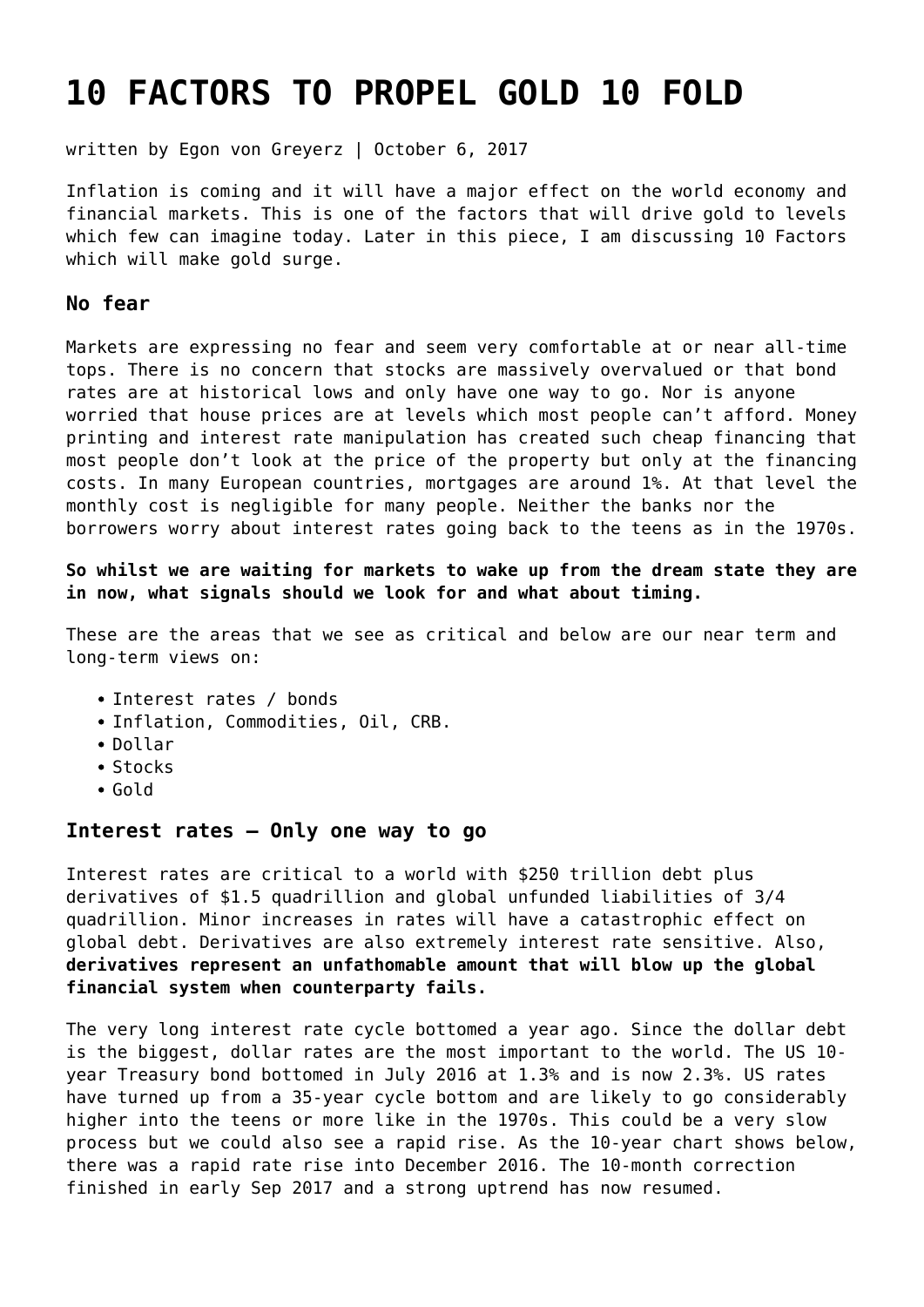The long-term trend from 1994 on the chart below, shows the July 2016 bottom. The 23-year downtrend shown from 1994 actually goes back to 1987. This 30 year trend will be broken when the rate goes above 2.6%. With the 10-year at 2.35% currently, we are not far from a break of this trend.



**In summary interest rates bottomed in 2016, right on cue as that was the end of the 35-year cycle. The trend is now up for a very long time. This is initially linked to a rise in inflation and will later on be fuelled by a collapse of bond markets and hyperinflation.**

# **Inflation – On the rise**

There are many ways to measure inflation. We can take the official government figures which are manipulated and lagging the real economy. US CPI bottomed in 2015-16 at 0% and is now 2%. If we take the Shadowstat figures, real US inflation is nearer 6% and in a clear uptrend.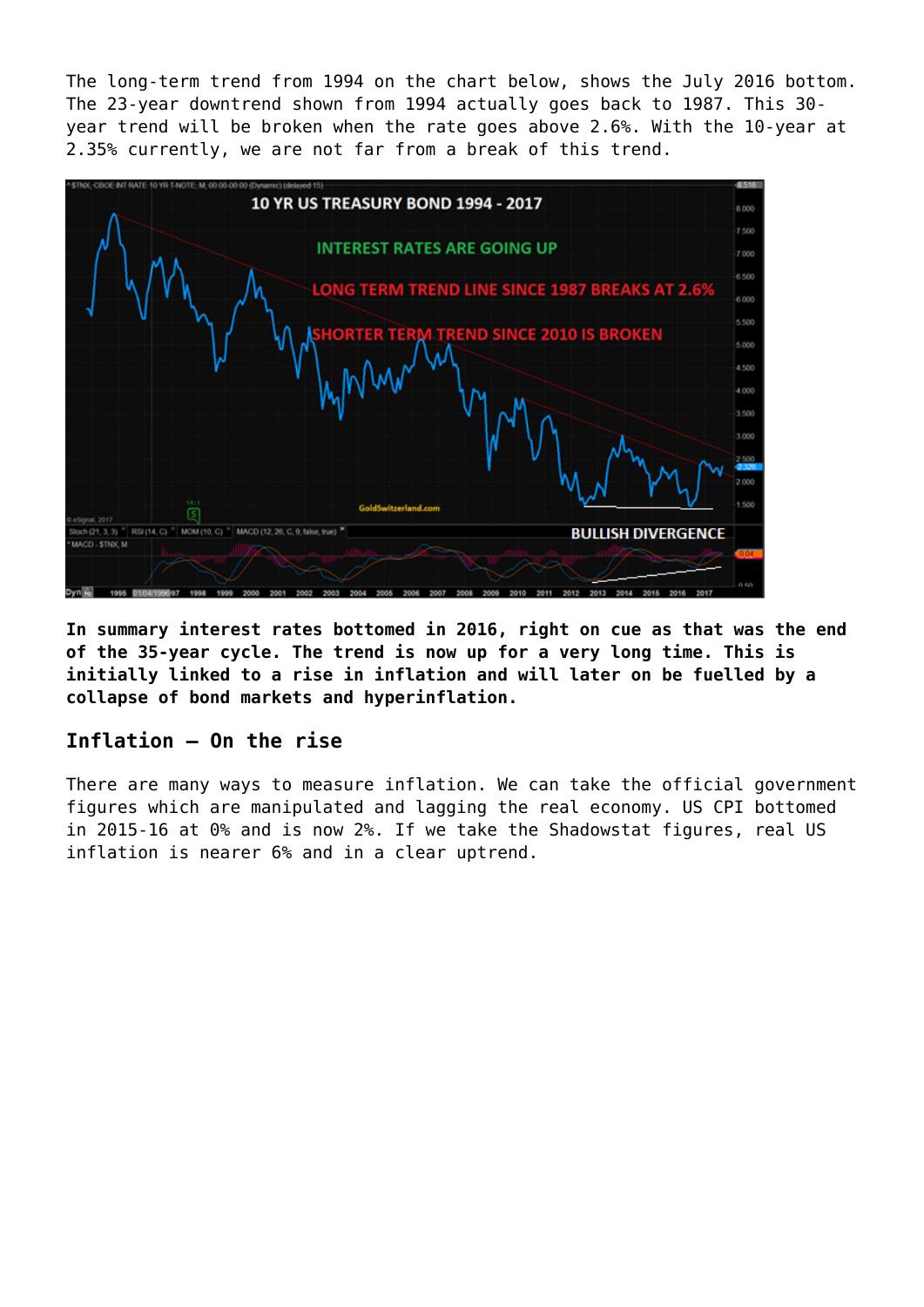

But there are better global indicators for inflation that can't be manipulated. The CRB (Commodities Research Bureau) index crashed by 50% from 320 in 2014 to 160 in early 2016. That was a significant bottom and the CRB is so far up 15%.



The S&P GSCI Commodity index is heavily linked to energy and shows an even stronger inflationary trend with a rise of 43% since Jan 2016.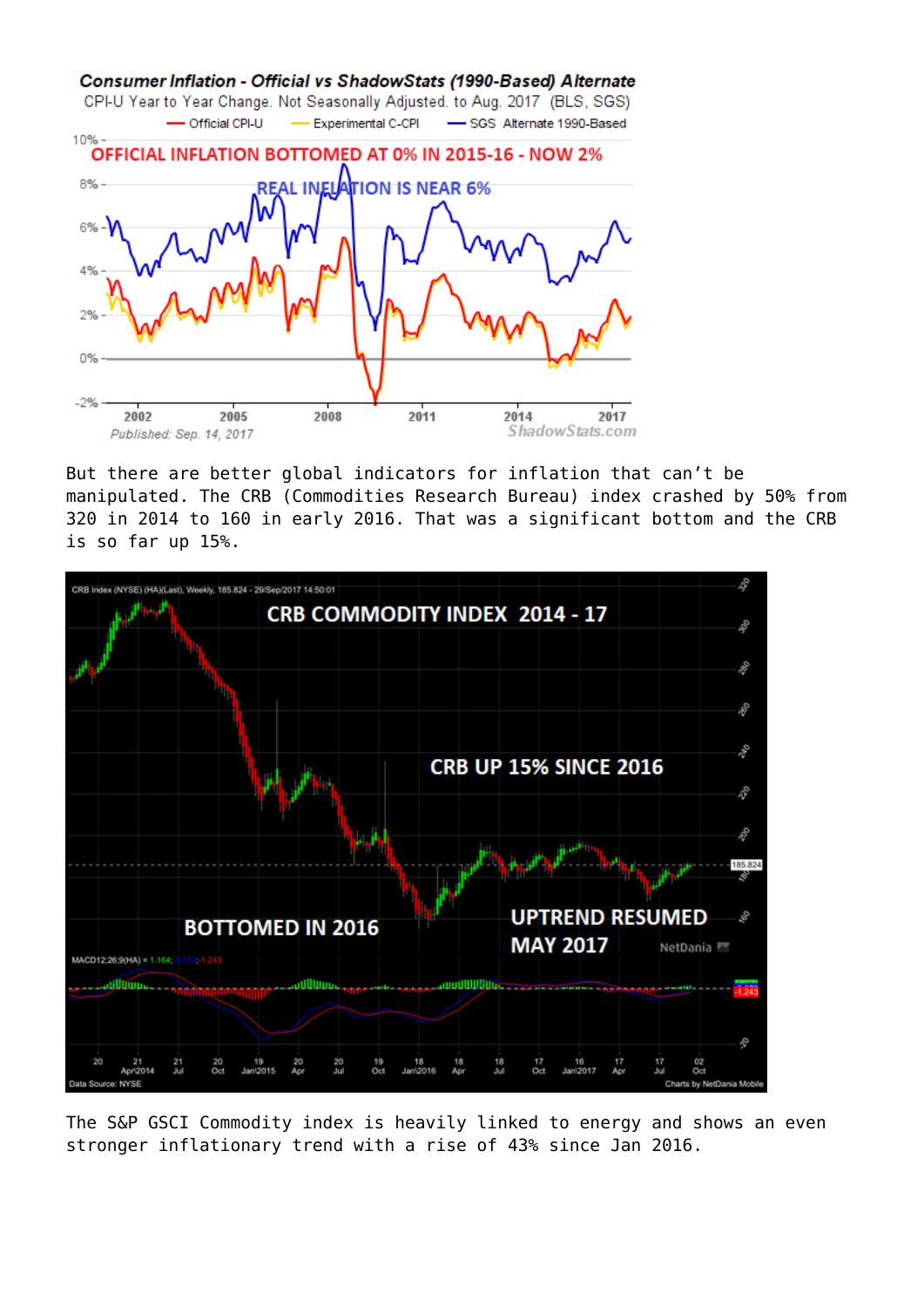

Finally, we have oil as an important inflation indicator. Brent Oil bottomed at \$27 in Jan 2016 and is now \$56, a rise of 107%.

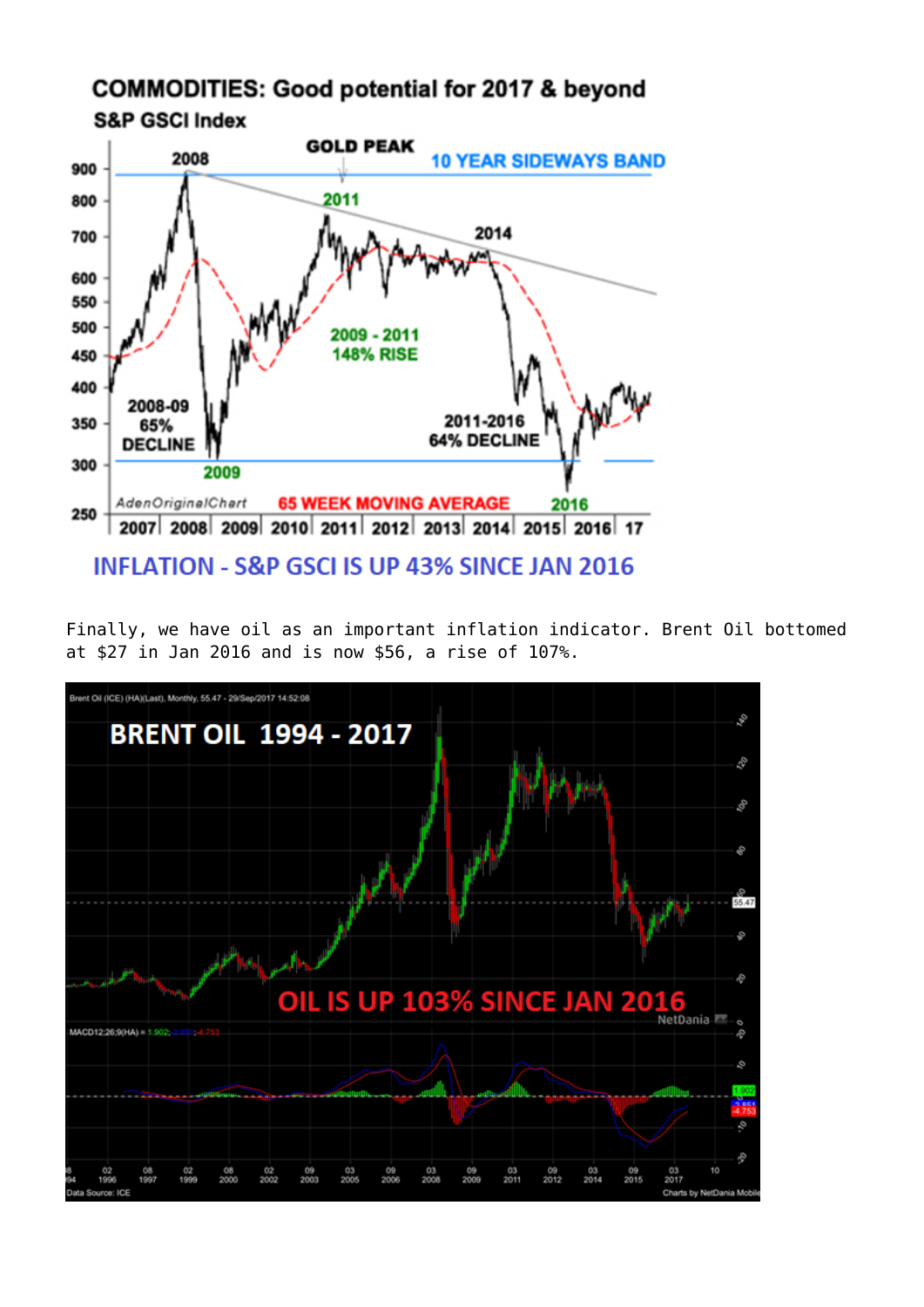**So whether we take US CPI, various Commodity indices or oil, the trend is clear. They all bottomed around the beginning of 2016 and are now in clear uptrends. This is a strong signal that inflation has bottomed and is likely to increase substantially in the next few years, eventually turning into hyperinflation.**

# **US Dollar – Downtrend will accelerate**

The dollar has been in a strong downtrend since 1971 when Nixon ended the gold backing. This was a disastrous decision for the world's financial system and for the US economy. It has led to a total collapse of the dollar and a financial system based on debt only. The US economy as well as the world economy now rests on a bed of quicksand. The primary reason why the dollar has not totally disappeared yet is the Petrodollar system. This was a clever devise by Nixon's team in 1974 to agree with Saudi Arabia to sell oil in dollars and to invest the proceeds in US treasury bonds and in the US economy. Saudi Arabia would also buy US weapons and receive protection by the US military. This is what has created a massive demand for dollars globally. But this will soon come to an end with China and Russia introducing an alternative to oil trading in dollars. This will eventually lead to the total demise of the dollar.

But in spite of the Petrodollar, the US dollar has collapsed against all currencies since 1971. Against the Swiss Franc, the dollar is down 78%. The DMark/Euro has risen 123% against the dollar since 1971. Only in 2017, the Euro has risen 14% against the dollar and this despite of all the problems in Euroland.



**We might see temporary dollar strength for a while after the strong fall this year. But the downtrend is very clear and the dollar will at some point within the next few months accelerate down very strongly. The Petrodollar is soon dead and so is the US dollar. The consequences will be disastrous for**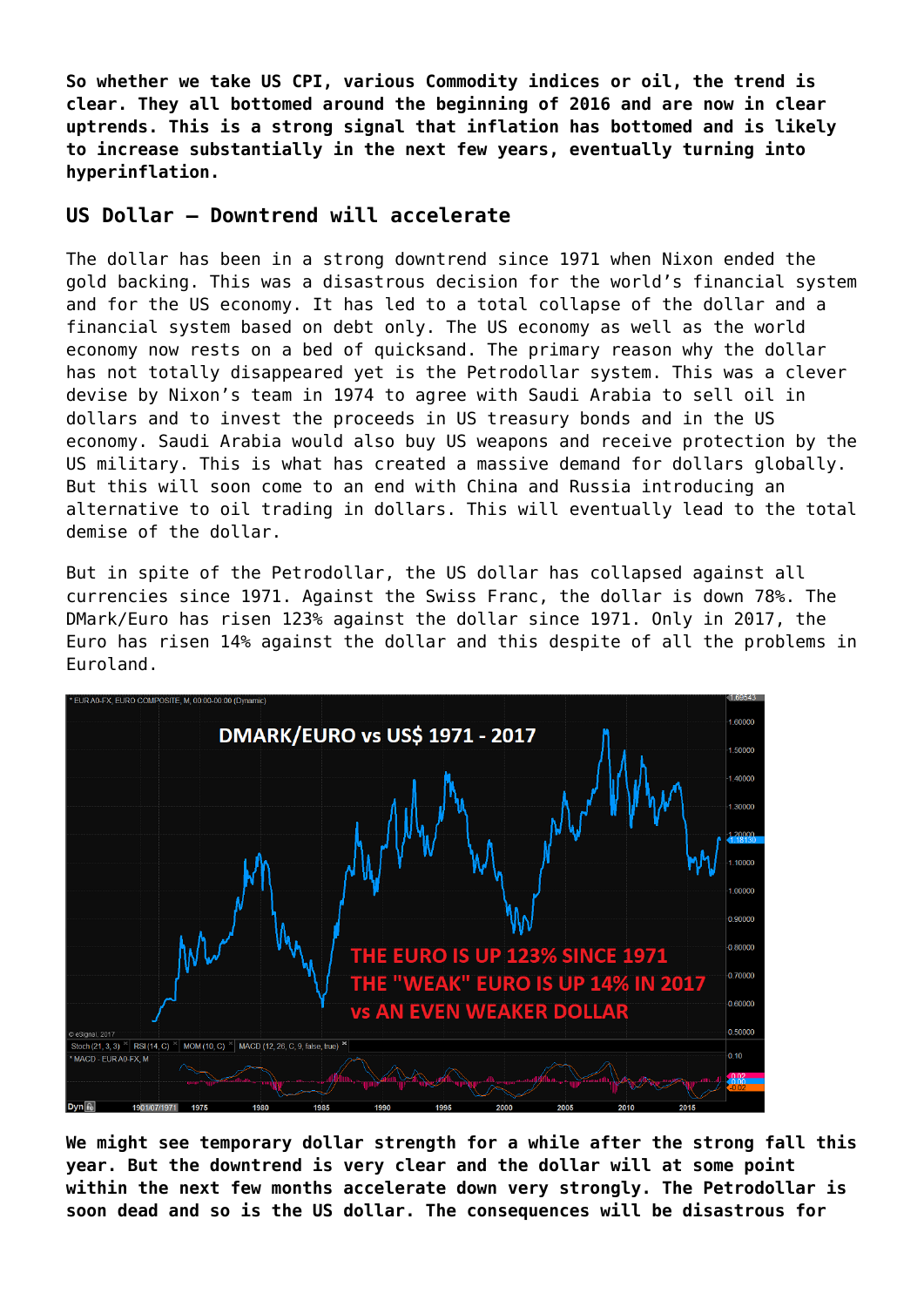**the US economy and will also lead to a rapid acceleration of US and global inflation.**

# **Stocks – Bubble can expand but will burst**

Most stock markets in the world are at or near all time historical high. The significant exception is Japan which peaked in 1989 at 39,000 and is now, 18 years later, at half that level.

The most massive credit expansion and money printing in history has done very little for ordinary people but it certainly has fuelled stock markets around the world. On most criteria, stock markets are massively overvalued, whether we take price earnings ratios, market value to GDP, to sales or margin debt. Stock markets are now in bubble territory and very high risk.

But there is a big BUT! Because bubbles can get much bigger than we can ever imagine. The trend is clearly up and there is nothing today indicating that this trend has come to an end. Normally at market peaks, we see broad participation from retail investors. Normally stocks only turn when everybody has been sucked in. But we are certainly not hearing ordinary investors talking about how much money they are making today in tech stocks like they did in 1998-9. The Nasdaq is up 5x since 2009 just as it was at in the 1990s. The big difference today is that smaller investors are not participating. That may be one of the reasons why this market will go a lot higher. Stock markets peak with exhaustion and we are still not at that stage.

Higher rates will initially make investors more bullish about a strengthening economy. And as bonds decline with higher rates, investors will switch from bonds to stocks. Eventually higher rates will kill the economy and stock markets. But not yet. So we may still see much higher stocks for yet some time and well into 2018. There will of course be corrections on the way there.

**But there is one major caveat. This latest phase of the long bull markets in stocks has lasted for 8 years already and on most criteria, it is very overbought and high risk. When the market turns, we will see the biggest bear market in history. The coming fall will be much greater than the 1929-32 crash of 87%. Thus, Caveat Emptor (Buyer beware)!**

**In summary, stocks can go a lot higher but risk is extremely high.**

#### **Gold – Long term uptrend will accelerate**

So with rising stocks, rising interest rates and a falling dollar how will gold do? That is a very easy question to answer. Just like with commodities, as I have discussed above, gold and silver resumed the long-term uptrend in January 2016. There are a number of factors that will fuel gold's rise to levels that very few can imagine today.

## **10 reasons why gold will surge:**

1. Failure of the financial system, with massive money printing and